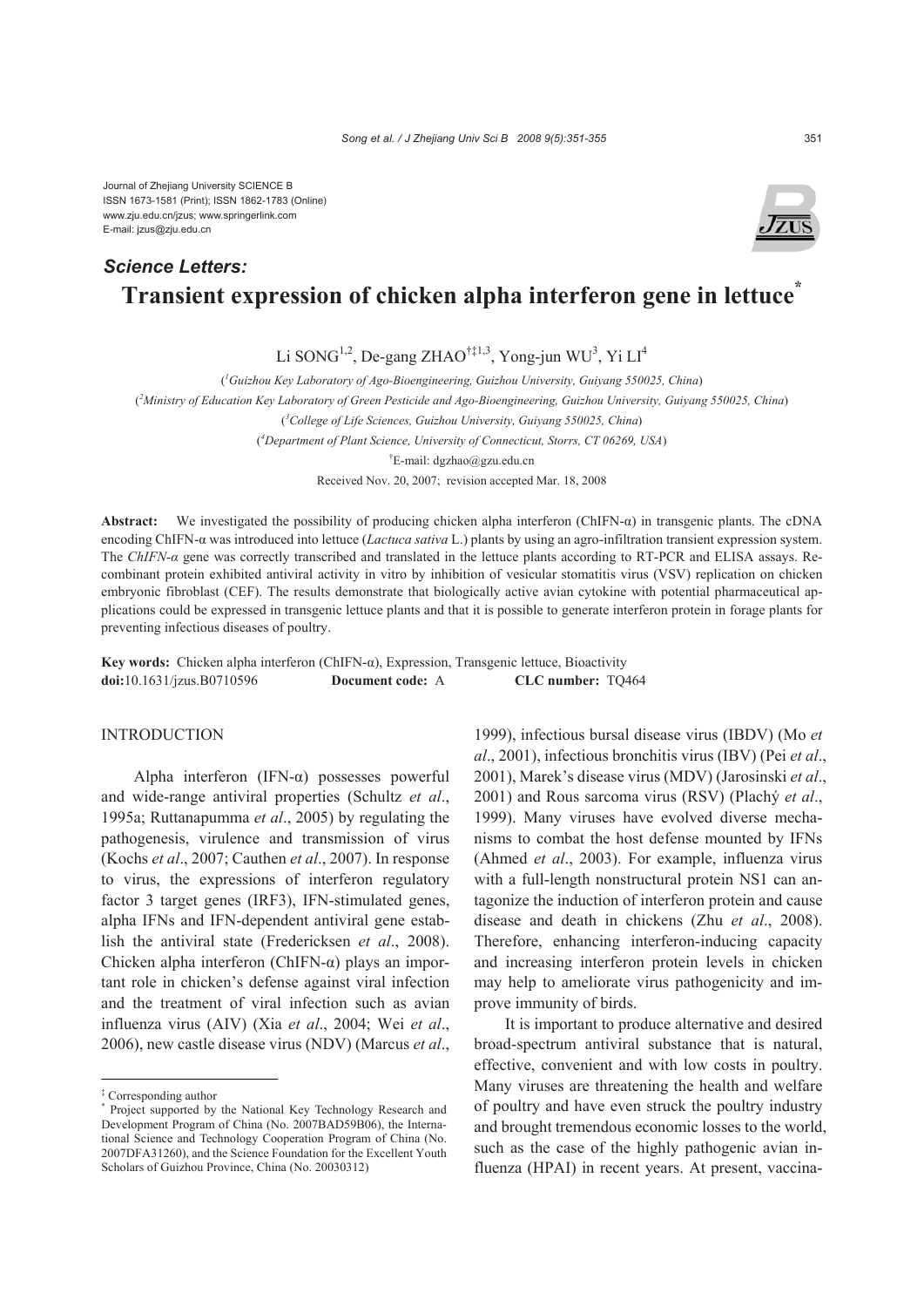tion is the great asset for outbreak containment of avian disease (Habib *et al*., 2006; Rajput *et al*., 2007). However, the intensive use of vaccines is driving virus to increase its virulence such as the case of the MDV with greater virulence in vaccinated chickens (Witter, 1997). Vaccine use is also restricted by some factors such as cryopreservation and injection technique which is difficult in immunity of migratory birds that are known to act as vectors in the dispersal of AIVs (Jourdain *et al*., 2007). In addition, problems of antibiotic and drug residues in animal-derived food are a great concern of consumers. Therefore, it is wise to use naturally produced IFN in poultry industry. ChIFN-α has shown powerful antiviral activity. Nevertheless, the cost of IFN production with fermentation method or extraction from animal tissue cell is too high to be commonly used in poultry industry. Therefore, a more economic approach for IFN is needed. IFN protein from transgenic plant is obviously an attractive alternative to meet above requests.

Since 1994 (Sekellick *et al*., 1994), the genes encoding ChIFN- $\alpha$  have been successfully expressed in *Escherichia coli* (Schultz *et al*., 1995b; Wei *et al*., 2006), COS cells (Schultz *et al*., 1995b) and baculovirus (Ruttanapumma *et al*., 2005) but not in plants. Plants can supply a better protein secretion and low risk of contamination by animal viruses or bacterial endotoxins (Denecke *et al*., 1995; Boston *et al*., 1996; Ohya *et al*., 2001). They are also the most economical production system of recombinant functional proteins (Khoudi *et al*., 1999; Vaquero *et al*., 1999). Human alpha/beta interferon (*HuIFN-α/β*) genes have been studied in cucumber, squash, lettuce and rice plants, and considerable evidence has accumulated to indicate that *HuIFN-α/β* can be correctly expressed in plant cells and exhibit apparent interferon activity by resistance viral infection (Zhu *et al*., 1994; Arazi *et al*., 2001; Sawahel, 2002; Ohya *et al*., 2005; Li *et al*., 2007). Nonetheless, the feasibility of animal interferon expression has not, to our knowledge, been evaluated in plants. Poultry IFN immune system is an innovative field for antagonizing viruses and ameliorating animal health by direct oral feeding with plant feedstuff.

We investigated *ChIFN-α* gene expression and bioactivity of recombinant protein in transgenic lettuce plants, although the expression level was low. Here we present the transformation and expression analysis of *ChIFN-α* by β*-*glucuronidase (GUS) staining, RT-PCR, ELISA and cytopathic effect (CPE) inhibition assay.

#### MATERIALS AND METHODS

# **Transformation vector and cultivation of** *Agrobacterium tumefaciens*

IFN cDNA (GenBank accession No. U07868) was amplified from plasmid pBSK-BNANSI with a *ChIFN-α* gene from chemical synthesis (Generay Ltd., Shanghai, China) by using the following primers: forward primer 5′-GTT CTA GAA TGG CTG TTC CAG CTT CTC-3′, and reverse primer 5′-GGG GTA CCC TAT TAC TAG GTC CTG GTG-3′. *ChIFN-α* gene obtained was cloned into plasmid pSH to make the plant expression vector pSFIFN-α and transfered to *Agrobacterium tumefaciens* strain EHA105. The resulted vector comprises cauliflower mosaic virus 35S promoter, the selectable NPT gene and report GUS gene, *ChIFN-α* gene (*IFNR*), *Brassica napus* napin signal peptide (*tp*) (Crouch *et al*., 1983) and NOS terminator (Fig.1). Recombinant *Agrobacterium* was maintained in a modified liquid yeast extract and beef (YEB) (Negrouk *et al*., 2005) with 100 mg/L kanamycin sulfate (Amresco, USA) and 20 mg/L rifampicin (Sigma, USA). *Tumefaciens* was grown to  $log phase$  and condensed to an  $OD<sub>600</sub>$  (optical density at 600 nm) of about 2.1 for transformation of vacuum infiltration.



**Fig.1 Recombinant plasmid for expression of** *ChIFN-α* **in plants**

## **Transformation of lettuce plants**

Lettuce plants of the same age were harvested, rinsed with distilled water, and drained for 8 h at room temperature before vacuum infiltration. The specific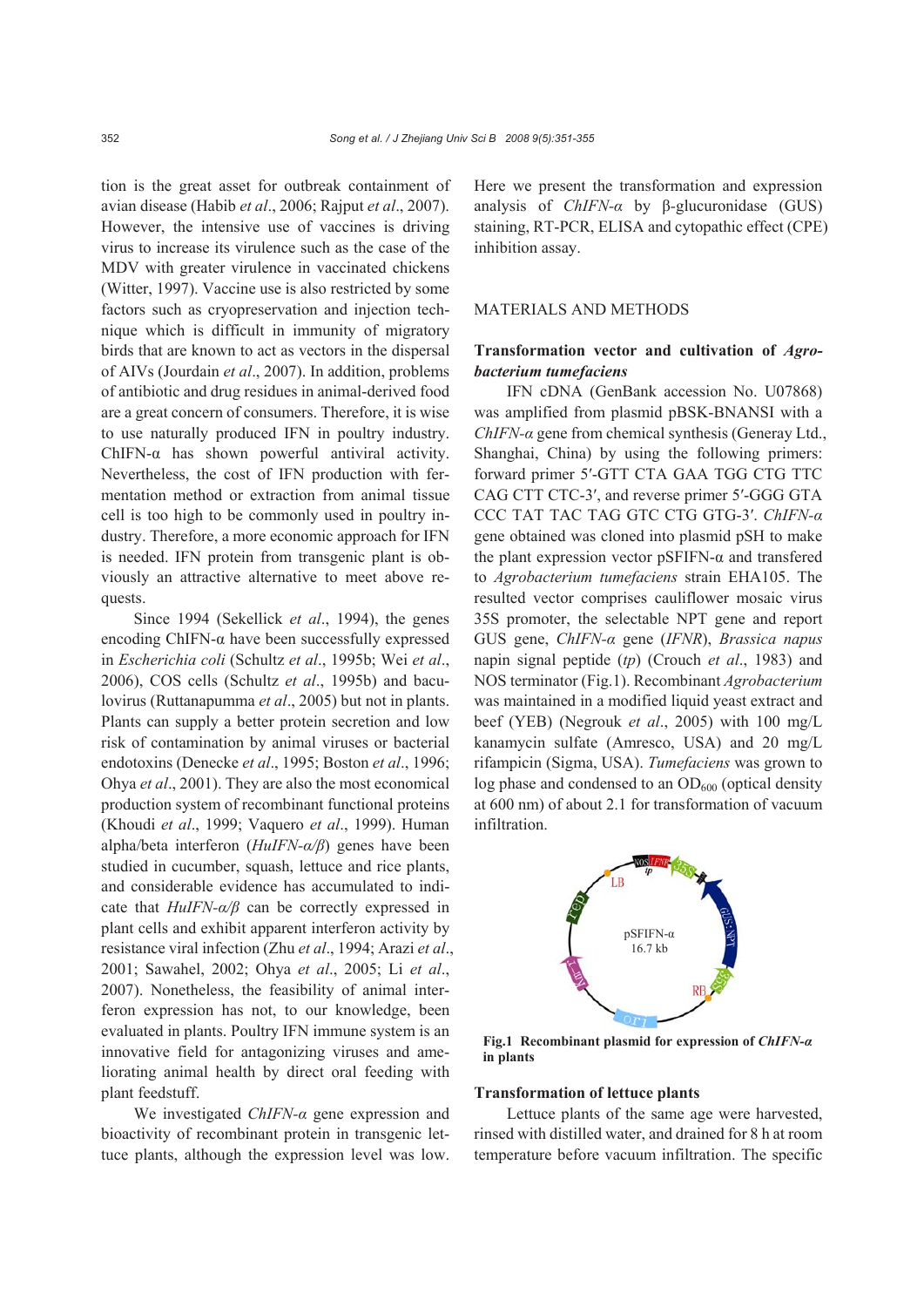transformation of lettuce was performed according to the described method by Negrouk *et al*.(2005) except that 0.065 MPa of vacuum degree was used in transformation. After infiltration, lettuce samples were cultivated for 72 h (16-h light/8-h dark photoperiod) at 22 °C (Vaquero *et al*., 1999).

# **Histochemical analysis of GUS**

The lettuce leaves of 72 h culture were incubated with GUS assay staining solution containing the following components: 50 mmol/L NaCl, 100 mmol/L Tris-HCl (pH 7.5), 2 mmol/L potassium ferricyanide, 1 mmol/L X-gluc (Gold Biotechnology, USA) and 20% (v/v) methanol in dark at 37 °C for 3 h, and then dehydrated by 90% (v/v) ethanol.

# **Expression detection of** *ChIFN-α* **gene by RT-PCR**

Total RNA from the transformed lettuce leaves was used in reverse transcription and polymerase chain reaction (RT-PCR) analysis with a one-step RNA PCR kit (TaKaRa, Dalian, China) by the primers as described above.

#### **ELISA assay of ChIFN-α in lettuce leaves**

Soluble protein was extracted for ELISA analysis by using 3 ml of extraction buffer (100 mmol/L Tris-HCl (pH 8.0), 10 mmol/L EDTA, 50 mmol/L ascorbic acid, 10.0% (v/v) glycerol, 10.0 mmol/L β-mercaptoethanol and 0.5% (w/v) SDS) per gram of leaf material. The IFN expressed was measured using a ChIFN-α ELISA kit (RapidBioLab, California, USA) following the manufacturer's instruction. Experiments of standard curve and every sample were all repeated thrice.

## **Chicken embryonic fibroblast IFN-α assay**

Total soluble protein was extracted from the transgenic lettuce by using ammonium sulphate precipitation method (100% saturation) and lyophilized in a freeze dryer (Eyela, Tokyo, Japan). Biological activity of ChIFN-α expressed was measured for lethality to vesicular stomatitis virus (VSV) by using a CPE inhibition assay (Schultz *et al*., 1995b). Chicken embryonic fibroblasts (CEFs) from 9-dayold chicken embryos were treated with IFN preparations from transgenic lettuce, then challenged with VSV at a 100 times 50% tissue culture infectious dose  $(100 \text{ TCID}_{50})$  after overnight culture, and continued to grow until destruction of the untreated virus-infected cells was apparent (at 48 h post-infection). The IFN titer in arbitrary units per ml (AU/ml) was expressed as a reciprocal of the dilution giving the monolayer 50% virus protection. The CPE inhibition assay was repeated thrice.

## RESULTS AND DISCUSSION

Lettuce plants of infiltration with expression vector pSFIFN-α were positively transformed in the histochemical staining reaction for GUS gene expression. *ChIFN-α* in the lettuce had marked mRNA expression, and there was a specific fragment near 686 bp indicating the expected gene by RT-PCR amplification (Fig.2). The recombinant protein was found to neutralize the chook IFN-α antibody in sandwich ELISA, and the expression level was estimated to be 0.393 μg protein/kg tissue or 0.0004% of the total soluble protein according to the standard curve:

$$
Y=0.0010+0.0013X, R^2=0.9913,
$$

where, *Y* and *X* represent  $OD_{450}$  reading and concentration of expression protein, respectively. Antiviral activity of ChIFN- $\alpha$  expressed by transgenic lettuce was calculated to be about  $8.2 \times 10^2$  AU/mg total proteins on CEF.



#### **Fig.2 RT-PCR analysis of the expression of** *ChIFN-α* **mRNA in infiltrated lettuce by ethidium bromidestained agarose gel analysis**

M: Marker; C: Plasmid;  $T_1$ ,  $T_2$ : Different transformed lettuce plants with pSFIFN-α; M<sub>0</sub>: Water; M<sub>1</sub>: RNA of transgenic lettuce with no reverse-transcriptase;  $M_2$ : Non-transgenic lettuce plants

In this study, the antiviral ChIFN- $\alpha$  was first introduced into plants by a transient expression system that offers a rapid testing of the exogenous gene con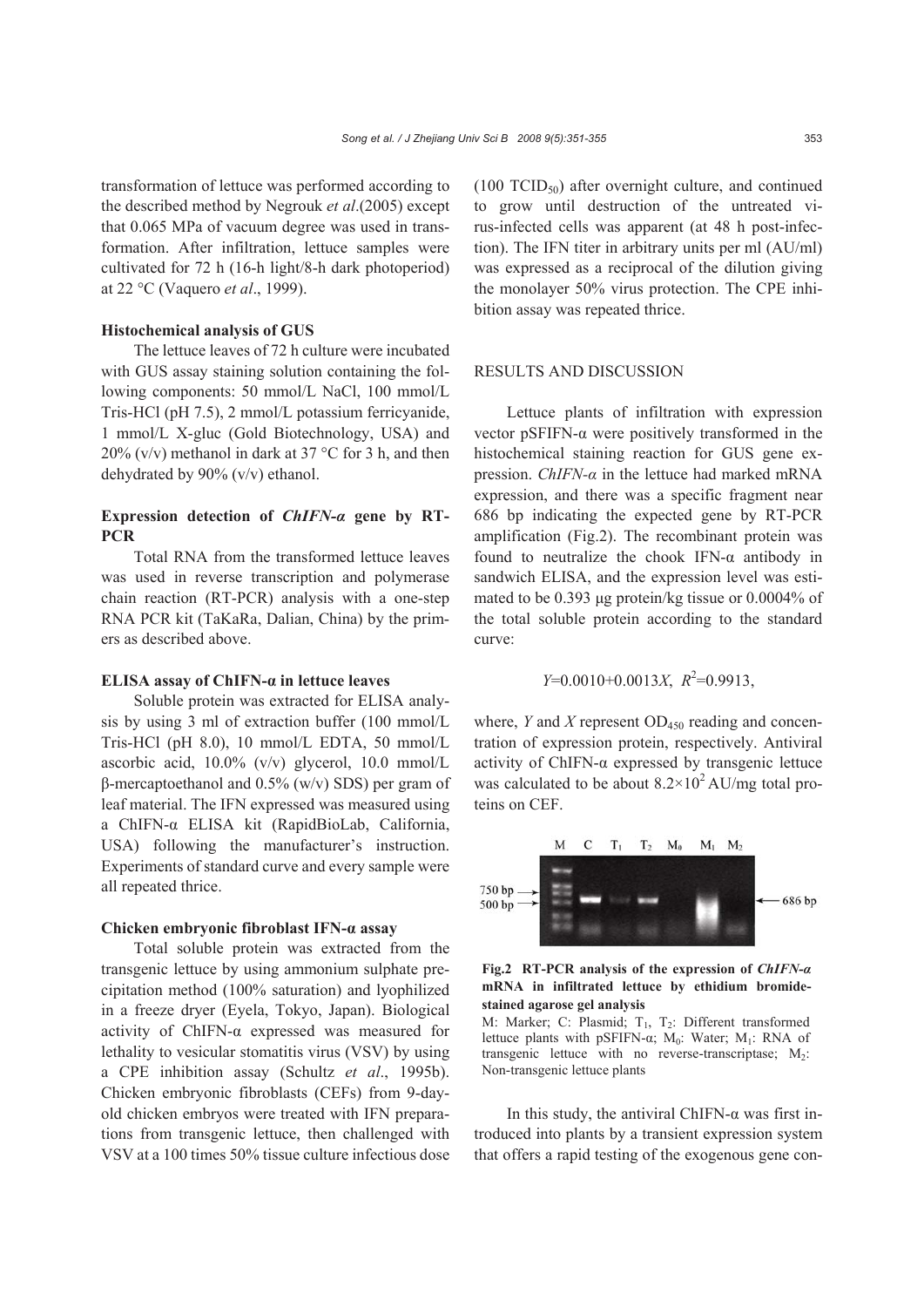struction and the recombinant protein expression within a week before generating stably transformed plants (Negrouk *et al*., 2005). The IFN expression was in good agreement with the experimental results of *HuIFN* gene in transgenic plants from others (Ohya *et al*., 2001; Sawahel, 2002; Li *et al*., 2007). However, the amount of IFN expressed in this system may be not sufficient for a plant bioreactor or an oral vaccine; therefore, further studies are needed to develop a more robust system.

To determine the IFN activity expressed by plants, the CEFs treated with ChIFN-α from transgenic lettuce were challenged by VSV. The results show that recombinant ChIFN-α could induce antiviral activity in CEFs, and that the maximum level of IFN activity was about  $8.2 \times 10^2$  AU/mg total soluble protein, demonstrating a higher interlaboratory agreement on the expression of *HuIFN-α/β* gene in plant cells (Ohya *et al*., 2001; Li *et al*., 2007). However, the bioactivity of recombinant IFN from transgenic forage plants in animals needs to be further studied.

# **CONCLUSION**

In the present study, *ChIFN-α* was correctly transcribed and expressed in lettuce plants, and the recombinant IFN obtained was active for conferring protection against VSV infection. These findings can be valuable for prevention of infectious diseases in poultry by agricultural feed with avian cytokines.

#### **References**

- Ahmed, M., McKenzie, M.O., Puckett, S., Hojnacki, M., Poliquin, L., Lyles, D.S., 2003. Ability of the matrix protein of vesicular stomatitis virus to suppress beta interferon gene expression is genetically correlated with the inhibition of host RNA and protein synthesis. *Journal of Virology*, **77**(8):4646-4657. [doi:10.1128/JVI.77.8.46 46-4657.2003]
- Arazi, T., Slutsky, S.G., Shiboleth, Y.M., Wang, Y.Z., Rubinstein, M., Barak, S., Yang, J., Gal-On, A., 2001. Engineering zucchini yellow mosaic potyvirus as a non-pathogenic vector for expression of heterologous proteins in cucurbits. *Journal of Biotechnology*, **87**(1): 67-82. [doi:10.1016/S0168-1656(01)00229-2]
- Boston, R.S., Viitanen, P.V., Vierling, E., 1996. Molecular chaperones and protein folding in plants. *Plant Molecular Biology*, **32**(1-2):191-222. [doi:10.1007/BF00039383]

Cauthen, A.N., Swayne, D.E., Sekellick, M.J., Marcus, P.I.,

Suarez, D.L., 2007. Amelioration of influenza virus pathogenesis in chickens attributed to the enhanced interferon-inducing capacity of a virus with a truncated NS1 gene. *Journal of Virology*, **81**(4):1838-1847. [doi:10. 1128/JVI.01667-06]

- Crouch, M.L., Tenbarge, K.M., Simon, A.E., Ferl, R., 1983. cDNA clones for *Brassica napus* seed storage proteins: evidence from nucleotide sequence analysis that both subunits of napin are cleaved from a precursor polypeptide. *Journal of Molecular and Applied Genetics*, **2**(3): 273-283.
- Denecke, J., Carlsson, L.E., Vidal, S., Hoglund, A.S., Ek, B., van Zeijl, M.J., Sinjorgo, K.M., Palva, E.T., 1995. The tobacco homolog of mammalian calreticulin is present in protein complexes in vivo. *Plant Cell*, **7**(4):391-406. [doi:10.1105/tpc.7.4.391]
- Fredericksen, B.L., Keller, B.C., Fornek,J., Katze, M.G., Gale, M.Jr., 2008. Establishment and maintenance of the innate antiviral response to west nile virus involves both RIG-I and MDA5 signaling through IPS-1. *Journal of Virology*, **82**(2):609-616. [doi:10.1128/JVI.01305-07]
- Habib, M., Hussain, I., Fang, W.H., Rajput, Z.I., Yang, Z.Z., Irshad, H., 2006. Immunogenicity of formaldehyde and binary ethylenimine inactivated infectious bursal disease virus in broiler chicks. *Journal of Zhejiang University SCIENCE B*, **7**(8):660-664. [doi:10.1631/jzus.2006.B06 60]
- Jarosinski, K.W., Jia, W., Sekellick, M.J., Marcus, P.I., Schat, K.A., 2001. Cellular responses in chickens treated with IFN-alpha orally or inoculated with recombinant Marek's disease virus expressing IFN-alpha. *Journal of Interferon and Cytokine Research*, **21**(5):287-296. [doi:10.1089/ 107999001300177475]
- Jourdain, E., Gauthier-Clerc, M., Bicout, D.J., Sabatier, P., 2007. Bird migration routes and risk for pathogen dispersion into western Mediterranean wetlands. *Emerging Infectious Diseases*, **13**(3):365-372.
- Khoudi, H., Laberge, S., Ferullo, J.M., Bazin, R., Darveau, A., Castonguay, Y., Allard, G., Lemieux, R., Vézina, L.P., 1999. Production of a diagnostic monoclonal antibody in perennial alfalfa plants. *Biotechnology and Bioengineering*, **64**(2):135-143. [doi:10.1002/(SICI)1097-0290(1999 0720)64:2<135::AID-BIT2>3.0.CO;2-Q]
- Kochs, G., García-Sastre, A., Martínez-Sobrido, L., 2007. Multiple anti-interferon actions of the influenza A virus NS1 protein. *Journal of Virology*, **81**(13):7011-7021. [doi:10.1128/JVI.02581-06]
- Li, J., Chen, M., Liu, X.W., Zhang, H.C., Shen, F.F., George, P.W., 2007. Transient expression of an active human interferon-beta in lettuce. *Scientia Horticulturae*, **112**(3): 258-265. [doi:10.1016/j.scienta.2006.12.047]
- Marcus, P.I., van der Heide, L., Sekellick, M.J., 1999. Interferon action on avian viruses. I. Oral administration of chicken interferon-alpha ameliorates new castle disease. *Journal of Interferon and Cytokine Research*, **19**(8): 881-885. [doi:10.1089/107999099313406]
- Mo, C.W., Cao, Y.C., Lim, B.L., 2001. The in vivo and in vitro